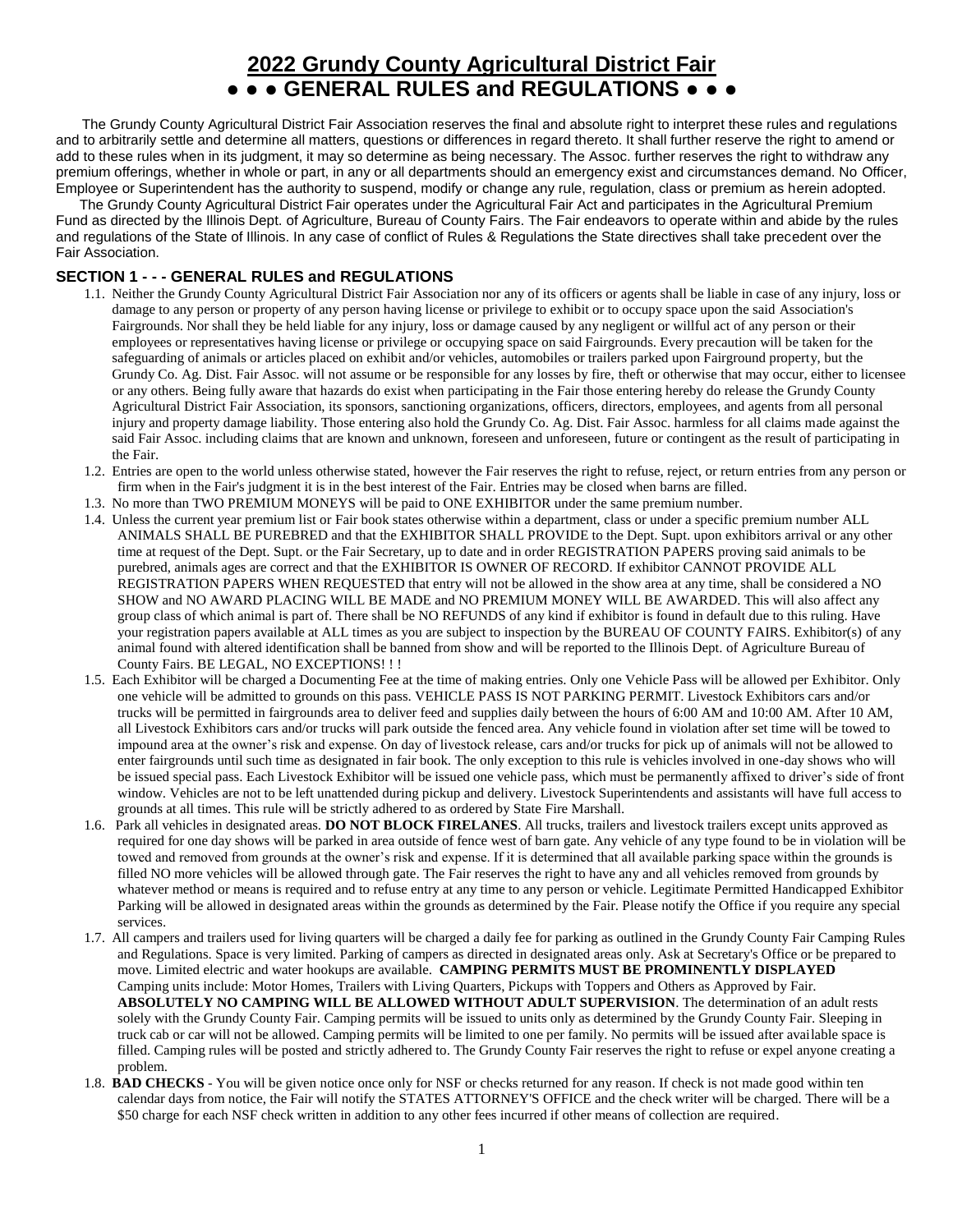- 1.9. No Officer, employee or any superintendent shall disclose to any person or competitors, what entries have been made prior to entry closing, nor shall any person, other than the Secretary and office personnel, be allowed access to any entries, fair records or fair files.
- 1.10. No dogs or pets, other than seeing-eye dogs or dogs for the hearing impaired, are allowed in the show area. All dogs shall be leashed.
- 1.11. No cooking in barns. This includes coffee pots, crock-pot type cooking, electric, gasoline, propane or charcoal grills or stoves. (State Fire Marshall)
- 1.12. **NO SMOKING IN BARNS** (State Fire Marshall)
- 1.13. **DISCARDING OF CANS AND BOTTLES IN MANURE IS PROHIBITED**. Violators will be prosecuted at the discretion of the Fair Board.
- 1.14. ABSOLUTELY NO GENERATORS will be allowed with the exception of that unit required to operate carnival. Only exception shall be if special permit is granted through Secretaries Office. (State Fire Marshall)
- 1.15. Only ONE fan per three animals will be allowed in barns. No drop cords of less than 12 gauge wire shall be used. All cords & plugs must meet National Electric Code Standards and are subject to inspection at any time. Fan blades must be guarded or surrounded in a manner to prevent insertion of finger or fingers. All fans must be mounted or supported in a manner so as to prevent tipping or falling. Any drop cords used shall not pose or present a tripping hazard.
- 1.16. No connection, splice or tap shall be made to any permanent electric wiring, fuse box or breaker panel without the express written consent from the Fair Office.
- 1.17. Trees shall not be used for the purpose of fastening or tying an animal
- 1.18. No advertising signs or other matter may be placed on trees, poles, fences or buildings. Any person defacing or destroying any property or equipment, creating any disorder or considered to be trespassing on Fair Grounds will be immediately charged and the Grundy Co. Sheriff's Dept. will be notified.
- 1.19. Unsportsmanlike attitudes, abusive language, fighting, disorderly conduct or behavior deemed to be inappropriate will not be condoned, nor shall there be any consumption of, or possession of any alcoholic beverages by any person exhibiting in show area when show is in progress. Violation of the aforementioned will result in removal from fairgrounds and forfeiture of all premiums, entry fees and rental fees. The determination of violation shall rest solely with the Fair Association and any action taken by the Association shall not be cause for compensation or damages to person found in violation.
- 1.20. **KEEP ALL AISLE & WALKWAYS CLEAN & CLEAR**. Exhibitors and handlers must keep livestock barns in order. Exhibitors will be permitted to bring into the grounds only a limited amount of feed, hay or bedding. The Fair reserves the right to refuse admission of such if in the Fairs judgment there is an excessive amount. The space in the barns is for exhibition purposes and not for storage of feed. Feed and bedding as well as personal items shall be neatly placed so as to leave a clear walkway that will invite and allow visitors to pass through and see the exhibits. This is in the best interest of all. Grooming chutes will be stored in area specified by superintendents.
- 1.21. Stalls and pens shall be properly bedded and kept clean. Place manure in dumpsters provided.
- 1.22. Those exhibitors who must dump milk see your Department Superintendent.
- 1.23. Animals not entered but occupying stalls or pens will be charged the normal rental fee.
- 1.24. Any exhibitor removing any article or livestock prior to published release time or without a written release from Secretary's Office signed by Fair Secretary shall forfeit all premiums.
- 1.25. All contracts (judges, ringmen, announcers, etc) must be approved by Secretary.
- 1.26. All livestock and poultry shall meet all health requirements as outlined by the Illinois Dept. of Agriculture, Bureau of Animal Health. Exhibitor shall present up to date health papers upon request of Dept. Supt or Fair Veterinarian.
- 1.27. The Fair Association shall reserve the right to postpone the published time or cancel the exhibition or judging of any class, department, article or animal for weather or any other good and sufficient reason as determined by the Fair Board.
- 1.28. All exhibits must be the property of the exhibitor. There shall be **NO LEASING OR BORROWING OF ANIMALS OR ARTICLES** by any exhibitor.
- 1.29. The Treasurer of the Grundy Co Ag District Fair reserves the right to cancel or stop payment on any check issued by him if check is not cashed within 60 calendar days of issuance.
- 1.30. All premiums will be paid in full, no later than October 1 following the last day of fair.
- 1.31. All premium money not called for within 30 days from the last day of fair shall be forfeited to the Association.
- 1.32. The Grundy Co. Fair endorses and its Exhibitors shall abide by and comply with "The ILLINOIS HUMANE CARE for ANIMALS ACT" and "IAFE NATIONAL CODE of SHOW RING ETHICS." If violations are observed, the animal or animals may be excused from further exhibition and may be ordered removed from the Fairgrounds. Such violation may also result in forfeiture of all awards and premiums. The sole determination of said violation shall rest with a committee consisting of the Supt. of the Department involved, the General Superintendent, the Grundy Co. Fair Board Executive Committee and if deemed necessary, a Veterinarian of the committee's choice. The committee may determine that any deviation or practice from normal humane husbandry practices, including, but not limited to any device of artificial manipulation, physical abuse, medical treatments or mechanical applications of any substance, other than on prescription of a licensed veterinarian, shall constitute a violation of show rules and are subject to provisions of the Committee. Note: Blood, tissue, or urine samples may be collected from any animal being exhibited and/or raced at any Illinois Fair to test for the presence of illegal drugs.
- 1.33. Premiums will be forfeited if exhibitor's animals and space are not properly cared for. Each must be fed, watered and cleaned at least twice daily. First cleaning and feeding must be done before 10 AM each day.
- 1.34. Additional rules covering particular departments will be found under Department heading.
- 1.35. Errors of all kinds do occur, including printing, the Fair Assoc. reserves the right to interpret and correct any errors as they shall consider to be in their best judgment.
- 1.36. No Golf Carts, 4-Wheelers, 3-Wheelers, ATV's of Any Style, Motorbikes, Mo-Peds, Motorscooters, or Motorcycles will be located on or operated within the Fairgrounds proper without the express written consent of the Secretary's Office. Violation will result in the impoundment of vehicle.
- 1.37. No person without a Valid Drivers License shall operate a motorized vehicle on the Fairgrounds.

#### **SECTION 2 - - - SUPERINTENDENTS**

- 2.1. The Department Superintendent expects and should receive the respect and full co-operation of each exhibitor and handler. The Dept. Supt. is responsible only to the Fair Secretary for the management of his Department.
- 2.2. Do not try to pick your own pens or stalls. The Dept. Superintendent has full charge of this matter and will assign your space. No Tack or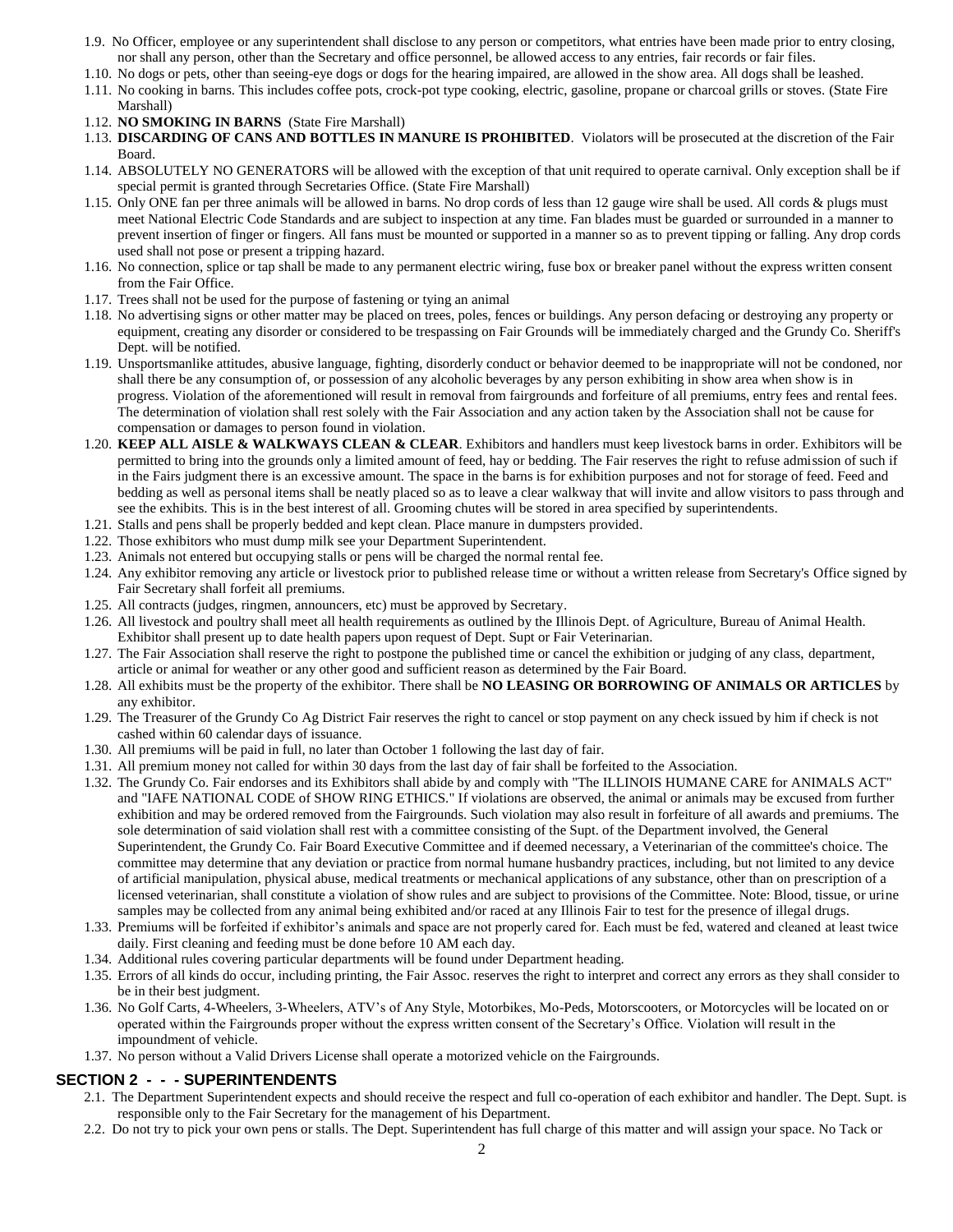Feed stalls unless Supt. deems there is adequate space available and then shall notify Office to make charge for additional space used.

**2.3.** Dept. Superintendents shall have complete control for the arrangement of his department and pen or stall assignments. The Supt. will place nametags showing placement of all livestock. Pens will not be assigned until animals are entered at the Secretary's Office. The Grundy County Fair and/or Dept. Superintendent shall have the right to move, re-pen or relocate any animal or exhibit as they shall so deem as necessary. This shall include, but is not limited to, those that have been stalled or penned before assignments of stalls.

#### **\*\*\* Do Not Remove Stall / Pen Assignment Tags \*\*\***

2.4. Superintendent shall oversee and supervise weigh-ins. His decision at scale is final and once an animal's weight class has been determined and that animal is placed in appropriate weight class there will be NO changes. Exhibitor must see Superintendent as to exact time for weigh-in and exhibitor alone is responsible to see that his animals are present at time specified. It is highly recommended that interested exhibitor be present for entire procedure.

#### **SECTION 3 - - - ENTRIES**

- 3.1. When making entries please use a current Grundy Co Fair premium list and entry blank. If you need more entry forms please make copies. Make your entries legible and supply all information required as to breed of livestock and number of head. Please give your current, correct mailing address and home telephone number. Absolutely no entries or changes to entries will be allowed by email or fax. Absolutely no entries will be taken by telephone nor will any changes to entries by made by telephone.
- 3.2. When making entries please use a current Grundy Co Fair premium list and entry blank. If you need more entry forms please make copies. Make your entries legible and supply all information required as to breed of livestock and number of head. Please give your current, correct mailing address and home telephone number. Absolutely no entries will be taken by telephone nor will any changes to entries by made by telephone.

#### **3.3. Entry Blank Must Be Signed By Exhibitor, Parent or Legal Guardian.**

- **3.4. EXHIBITOR'S CORRECT SOCIAL SECURITY OR FEDERAL I.D. NUMBER MUST BE ON ENTRY BLANK WHEN ENTRY IS MADE. No premium will be paid without this number.**
- 3.5. Entries shall be made using PREMIUM NUMBERS as they appear in the CURRENT year's premium listing and Fair Book. Each exhibitor may, after entries have been entered in computer, request a printout of HIS entries ONLY. Printout shows only that exhibitor's entries as to the class premium numbers and number of entries exactly as they will appear in the judge's books. Request must be made NO LATER than 24 HOURS prior to time published for start of show. It is the responsibility of the EXHIBITOR to MAKE SURE that his entries are made correctly. Once the Fair has accepted entries there will be NO CHANGES unless the OFFICE has made an error or there has been a printing error on premium list. Once judge's books have been printed and placed in show area, NO CHANGES, NO ADDITIONS, NO REFUNDS OF ANY KIND made unless extenuating circumstances warrant refund as approved by Fair Board ONLY.
- 3.6. All entry fees, stall and pen rent and documenting fees must be paid in full at time of making entries. Entries will not be accepted unless accompanied by ALL FEES PAID IN FULL. Calculate fees CAREFULLY. Refunds of \$10 or less will not be paid.
- 3.7. Exhibitors are advised not to make entries except in those classes where they intend to show, as exhibitor will be charged whether animal is shown or not. POSITIVELY NO FEES WILL BE REFUNDED on entries made by an exhibitor and not shown.
- 3.8. Exhibitors should make their entries as early as possible to help alleviate the last minute rush. This can be advantageous to the exhibitor and the office in detecting any mistakes or problems.
- 3.9. No more than TWO premium moneys will be paid to one exhibitor under the same premium number. (STATE RULE)
- 3.10. Each exhibitor must have an exhibitor's number that will be assigned only by the Secretary's Office. Exhibitor is responsible for knowing his number, ensuring show clerk is properly informed as to exhibitors number, and if requested, must prominently display number when in show area. Placings for premiums in the judge's books are only by exhibitor number.
- 3.11. The Fair does accept mail-in entries, if postmarked by date as published, however the Fair shall not be held responsible for failure of receipt of mail and shall not be held liable for entries not received. It is highly recommended that exhibitor make entries in person.

#### **SECTION 4 - - - AWARDS & JUDGING**

- 4.1. Awards shall be made by the single judge system unless the Dept. Superintendent desires or a sanctioning association requires that more than one judge is necessary.
- 4.2. The Fair Association feels that it employs only expert, fully competent judges and when shows are sanctioned events uses only judges as licensed by the sanctioning body.
- 4.3. No person shall act as judge or clerk in any department in which he may have interest as owner, exhibitor, agent or employee of any exhibitor in that department, nor may a person act as judge or clerk in any department where such person's judgment may be influenced by prejudice, partiality, favor or any reason likely to prevent an unbiased, fair awarding of premiums. In the cases that judge feels that he cannot impartially judge a class he shall inform Dept. Superintendent who may replace or temporarily substitute with another judge.
- 4.4. Objection to any person serving as judge must be submitted in writing to Department Superintendent who shall immediately file objection with Fair Secretary and the committee shall have full power to act upon objection. Objection must contain good, valid, sufficient reasons for questioning the capability or integrity of judge. Only exhibitors who are from that department where judge is in question must sign objection. Objection must be filed prior to judge awarding any premiums in class. Once judging has commenced no objection may be filed. Objectors shall agree that upon filing an objection that they shall, without question, abide by final decision of the committee (Dept. Supt, General Supt, and Fair Secretary).
- 4.5. Premiums will be awarded only to those entries as printed in judges award books. Written in entries will not be allowed. NO ENTRIES SHALL BE TAKEN IN THE SHOW RING and any additions or changes without being initialed in award book by Fair Secretary will be disallowed. If there is a problem, stop show and call the Office before proceeding.
- 4.6. All animals will be presented before the judge to be placed. There will be NO MARKING of classes even if there is no competition. Animals left in pens or stalls will be considered no show and will not be placed or awarded premium.
- 4.7. First premium awarded when there is no competition only when deemed worthy by judge. Any article or animal deemed as to be unworthy by judge may not be awarded premium placing.
- 4.8. Exhibitors are warned that any act of interference, discourtesy or disobedience to Show Officials on the part of an exhibitor, exhibitor's helper, or members of exhibitor's family will disqualify exhibitor in that class and may result in prompt exclusion from further competition without cause for compensation or damages.
- 4.9. Exhibitors are cautioned to state their questions in a reasonable manner and without abusive language.